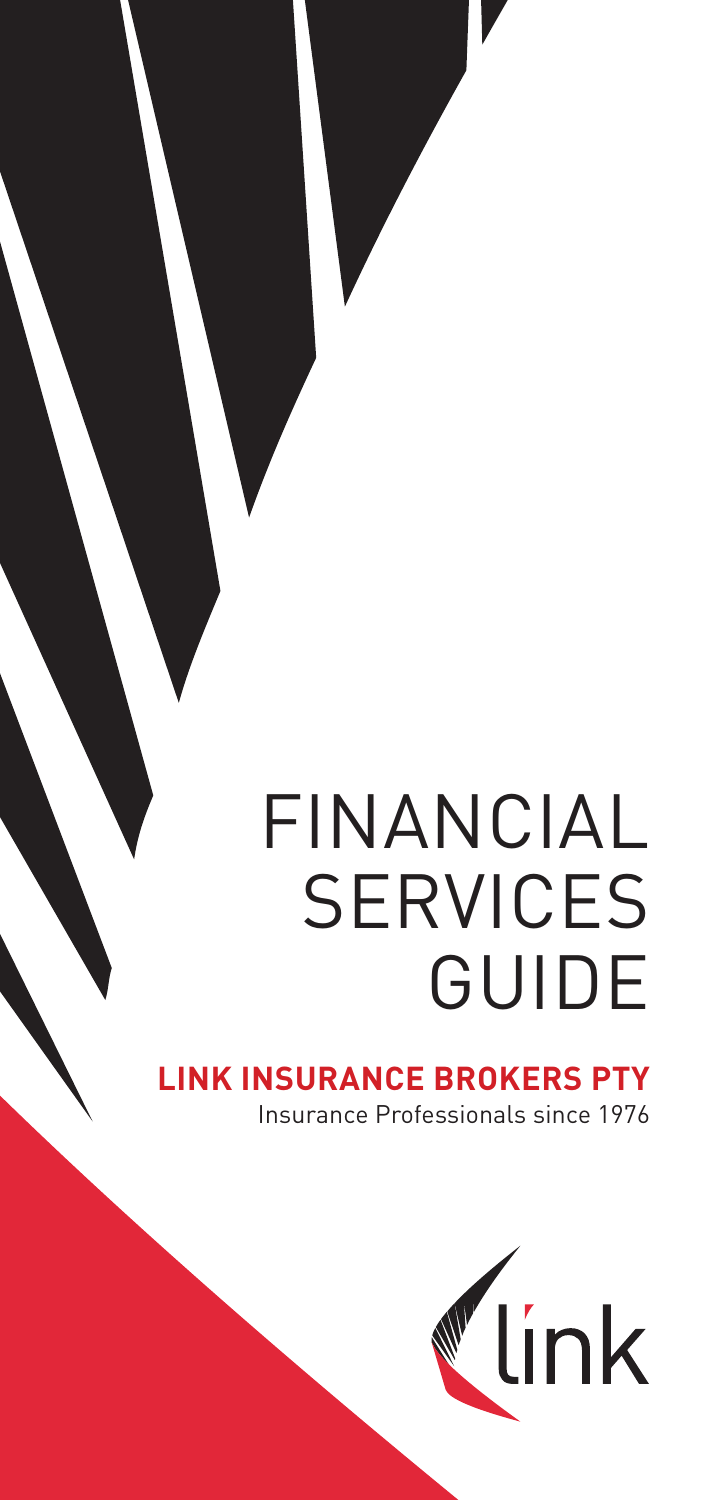This Financial Services Guide (FSG) sets out key information in relation to Link Insurance Brokers Pty Ltd and is intended to assist you

to decide whether you wish to use our services. Link Insurance Brokers Pty Ltd holds Australian Financial Services Licensee Number 238479 issued by

the Australian Securities and Investments Commission (ASIC).

This FSG applies from 1/07/2021 and remains valid unless a further FSG is issued to replace it. We may give you a supplementary FSG. It will not replace this FSG but will cover any services not covered by this FSG.

Key information provided in this guide

- Other documents you are entitled to receive
- About Link Insurance Brokers Pty Ltd and how you can contact us
- Which financial services we are authorised to provide to you
- How we and our associates are paid
- Any potential conflict of interest we may have
- Our internal and external dispute resolution procedures and how you can access them
- The arrangements we have in place to compensate clients for losses

#### Lack of independence

Why we are not independent, impartial, or unbiased in relation to the provision of personal advice and the impact of this on you

We, Link Insurance Brokers Pty Ltd, are not independent, impartial, or unbiased pursuant to section 923A of the Corporations Act because:

• We may receive remuneration, commission, gifts or other benefits when we provide personal advice to you in relation to insurance products and other financial products;

• We may have associations or relationships with issuers of insurance products and other financial products.

Further information about these benefits and relationships is set out in this Financial Services Guide. If you have any questions about this information, please ask us.

#### Other Documents Link Insurance Brokers Pty Ltd are obliged to provide you Product Disclosure Statement

If you are a retail client and we arrange an insurance policy for you, or if we recommend you buy a particular insurance policy, we will give you a Product Disclosure Statement (PDS), unless you already have an up to date PDS from the insurer. The PDS is prepared by the insurer and is designed to give you important information regarding the insurer and the policy.

#### Statement of Advice

If you are a Retail client purchasing a Personal Accident and Illness policy you will receive a Statement of Advice (SoA) when we provide you with initial personal advice regarding this product. The SoA will contain our advice, the basis of our advice, and information on any remuneration, associations or other interests which might reasonably have influenced us in giving our advice. The SOA will assist you to make an informed decision about your insurance needs.

#### Record of Further Details

If you are a Retail client purchasing a prescribed product you may request a record of further details regarding our advice to you if you haven't already been provided with it. This can be requested by contacting our office by telephone, email or fax. This information is kept on file for 7 years.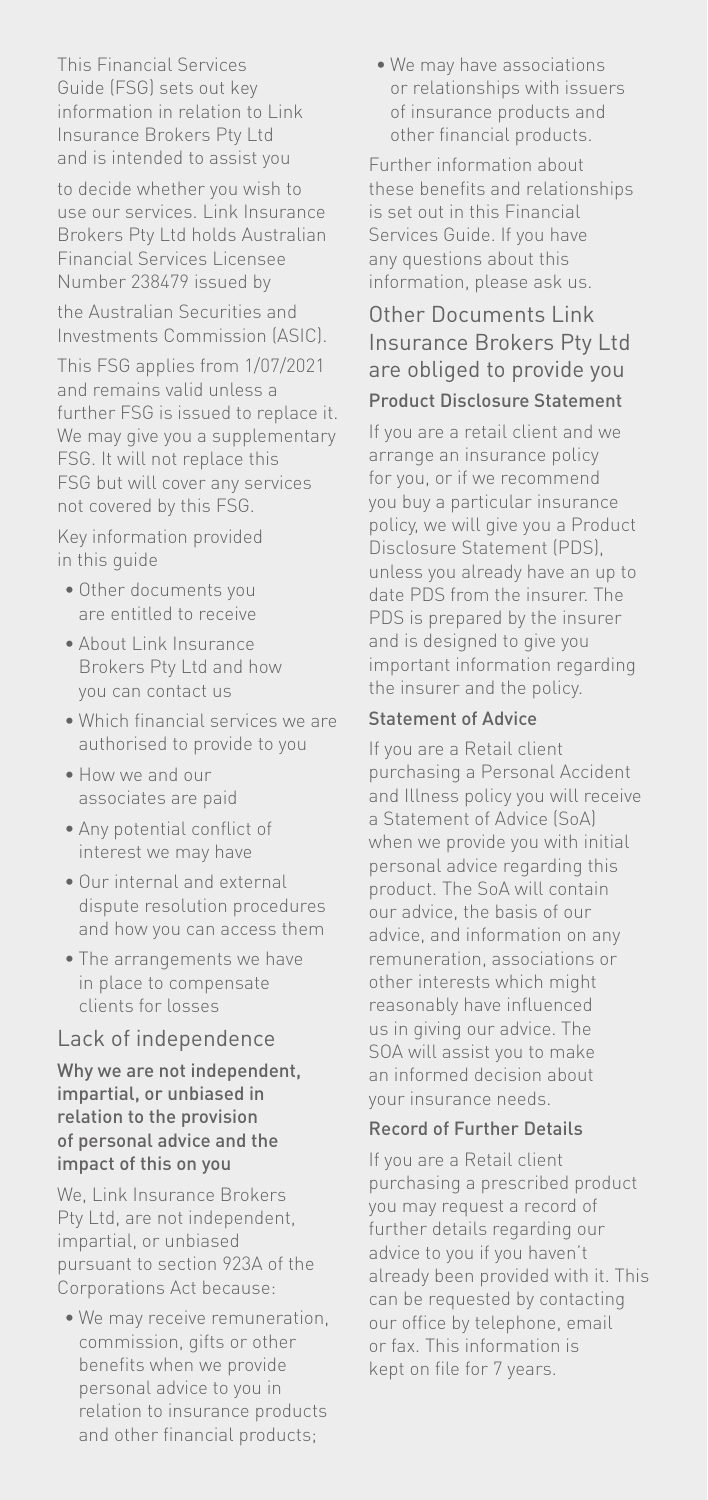## What financial services are Link Insurance Brokers Pty Ltd authorised to provide and what types of financial products do those services relate to?

Link Insurance Brokers Pty Ltd are authorised to advise and deal in general insurance products to wholesale and/or retail clients. Our authorisation includes arranging and renewing insurance contracts; assisting with claims; and varying or dispersing such products. We will do this for you as your broker unless we tell you otherwise.

## What is a Retail Client?

A retail client is an individual or small business (manufacturing less than 100 employees and other businesses less than 20 employees) who receives advice or service in relation to Motor Vehicle (2 tonnes or less); Home Building & Contents; Sickness and Accident; Consumer Credit; Travel; Personal and Domestic Property; or Medical Indemnity Insurance products. These products are also referred to as Prescribed Products.

## Who is responsible for the financial services provided and who does Link Insurance Brokers Pty Ltd act for?

Link Insurance Brokers Pty Ltd is responsible for the financial services provided to a client, or through a client to their family members, including the distribution of this FSG. When we provide you with financial services we will act on your behalf. If we ever act under a binder arrangement, which means we have authority to issue polices as an agent for the insurer, rather than acting for you, we will inform you of this arrangement. We currently do not operate under any binder arrangements.

## How does a client instruct Link Insurance Brokers Pty Ltd?

A client can give us instructions in person, by post, phone, fax or email. Our contact details are set out above.

## Does Link Insurance Brokers Pty Ltd provide tailored advice?

We aim to provide tailored advice where possible, based on the information provided by the client. We may need detailed information about the risk to be insured, your personal objectives, details of your current financial situation and any relevant information to arrange insurance policies for you and give you advice about your insurance needs. We will only ask for the details we need to know. You should also tell us about any changes in your circumstances as soon as they occur. In some cases it may not be possible to ask for any of this information or you may not be in a position to provide it to us. If we do not ask, or if you do not give us all the information we ask for, then the advice you receive may not be appropriate to your needs, objectives and financial situation. Where we provide you with advice about your insurance arrangements, that advice is current at the time that we give it. We will review your insurance arrangements when you inform us about changes in your circumstances.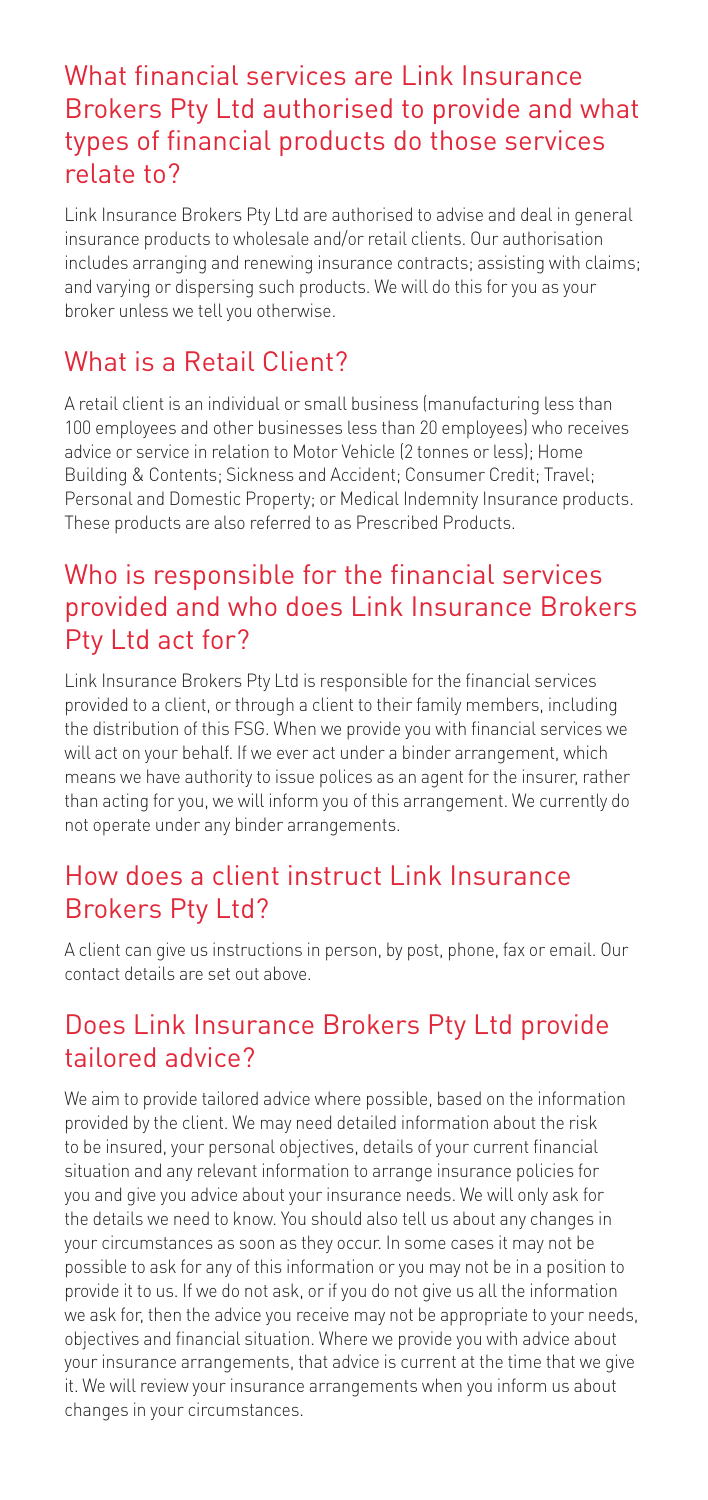We research a range of insurance products regarding their quality and price competitiveness but do not deal with all insurers. When giving you advice about the costs and terms of recommended policies we have not compared those policies to other policies available, other than from those insurers we deal with regularly.

You should use our advice to make an informed decision about the suitability of the insurance policies we recommend. It is your responsibility to decide if our advice meets your particular needs. You should carefully read the PDS and any other documents you receive before making any decision about an insurance policy.

## Contractual Liability and Your Insurance Cover

Many commercial or business contracts contain clauses dealing with your liability (including indemnities or hold harmless clauses). Such clauses may entitle your insurers to reduce cover, or in some cases, refuse to indemnify you at all. You should seek legal advice before signing and accepting contracts. You should inform us of any clauses of this nature before you enter into them. Our duty as an insurance broker does not extend to giving legal advice. You should consult your solicitor when you need advice on legal matters.

## Do Link Insurance Brokers Pty Ltd have any relationships or associations with product issuers or any other organisations which might reasonably influence the advice given?

#### Steadfast

Link Insurance Brokers Pty Ltd is a Steadfast Group Limited (Steadfast) Network Broker. Steadfast has exclusive arrangements with some insurers and premium funders (Partners) under which Steadfast will receive between 0.5 – 1.5% commission for each product arranged by us with those Partners. Steadfast is also a shareholder of some Partners. We may receive a proportion of that commission from Steadfast at the end of each financial year (or other agreed period).

As a Steadfast Network Broker we have access to member services including model operating and compliance tools, procedures, manuals and training, legal, technical, banking and recruitment advice and assistance, group insurance arrangements, product comparison and placement support, claims support and group purchasing arrangements. These member services are either funded by Steadfast, subsidised by Steadfast or available exclusively to Steadfast Network Brokers for a fee. For more information you can obtain a copy of Steadfast's FSG at www.steadfast.com.au

#### CQIB

Link Insurance Brokers Pty Ltd is also a member of the Council of Queensland Insurance Brokers Inc (CQIB) and may receive indirect benefits from arranging cover for CQIB branded products. CQIB negotiates with certain insurers to issue enhanced products with broader cover for the clients of CQIB members. CQIB may receive royalties and/or sponsorship from the insurers depending on the continued support from members. CQIB also receives sponsorship from Insurers and other service providers for its annual convention and monthly member meetings. These royalties and sponsorships also provide members Education programs which offer opportunities for members to enhance their skills and knowledge.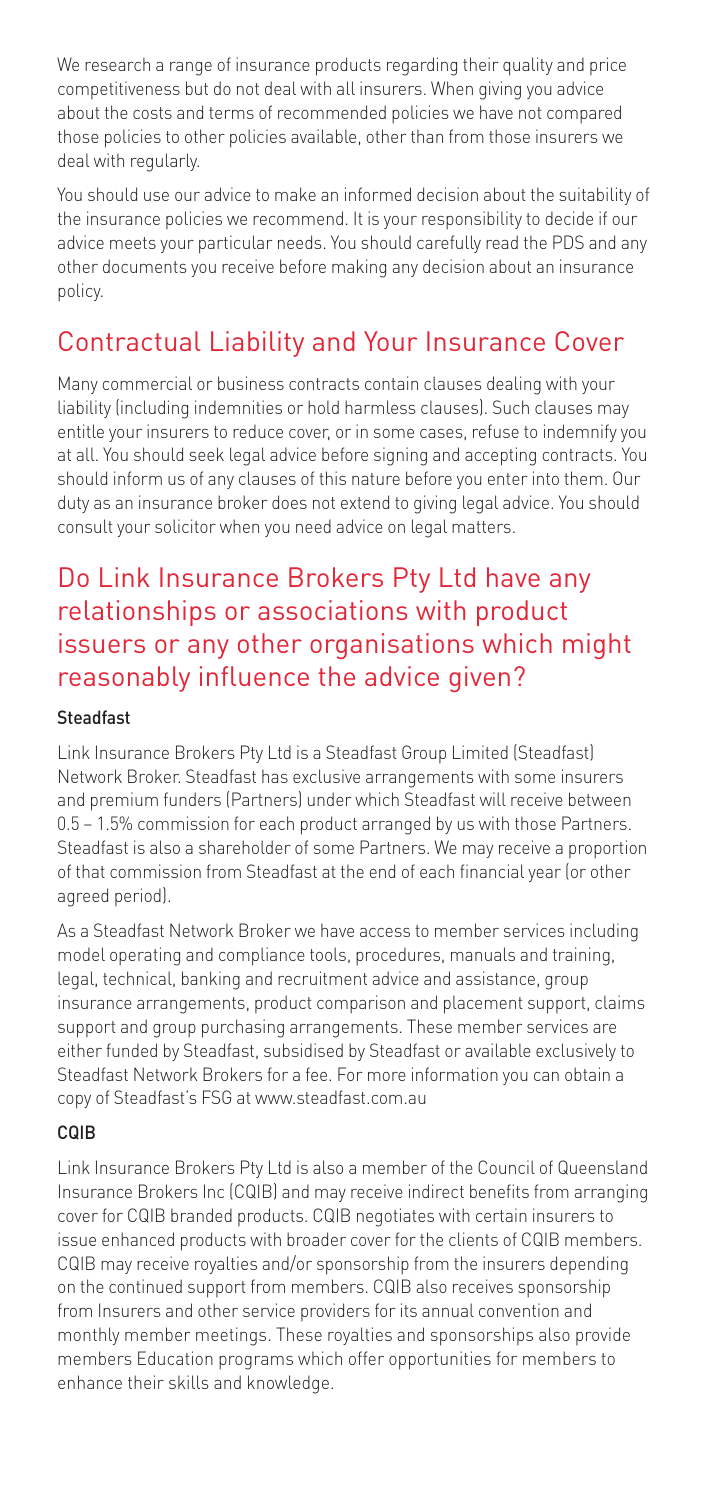#### Cullclear Life

We may refer you to a Life Insurance Advisor to complement your insurance program. We will recommend the services of Joanna Cullinan who is an employee of Cullclear Life Pty Ltd. Joanna is an Authorised Representative (AR No. 324819) of Cullclear Life Pty Ltd who is a Corporate Authorised Representative (CAR No. 270868) of Millennium 3 Financial Services Pty Ltd AFS Licence No. 244252. Thomas Cullinan, a director of Link Insurance Brokers Pty Ltd is also a director of Cullclear Life Pty Ltd and may benefit from referrals.

## How does a client pay for the services provided?

Clients can choose to pay by any of the payment methods set out in the invoice, including cash, cheque, direct debit, premium funding or credit card. You are required to pay Link Insurance Brokers Pty Ltd within the timeframe set out on the invoice. When premiums are paid to us, they are deposited into a Trust Account and are held in this account until they are to be paid to the insurer. We may invest these funds until we pay them to the insurer. Any interest earned on this investment is retained by Link Insurance Brokers Pty Ltd.

## What type of remuneration will Link Insurance Brokers Pty Ltd receive and how will it be calculated?

- Unless we tell you otherwise, we are remunerated by commission from the relevant insurer whenever you enter into an insurance policy arranged by us (including renewal and some variations). The commission is calculated as a percentage, ranging from 5 – 40% of the insurer's base premium (ie premium excluding stamp duty, fire services levy, GST or any other government charges, taxes, fees or levies).
- We may also charge you a non refundable Broker Fee which will be clearly shown on our invoice. This fee covers services such as sourcing alternative quotations and coverage, risk analysis and portfolio co- ordination and market research on products and service from insurers as well as administration and handling of claim services.
- If we arrange premium funding for you we may be paid a commission by the premium funder as well as a flat fee which will appear on the paperwork. The commission that we are paid by the premium funder is usually calculated as a percentage of your insurance premium (including government fees or charges). Our commission rates for premium funding are in the range of 0 - 3% of funded premium. When we arrange premium funding for you, you can ask what commission rates we are paid for that funding arrangement compared to other arrangements that are available to you. The amount of our commission and any fee that we charge will be set out in the premium funding contract.
- If you pay by credit card we may charge you a credit card fee which covers the cost of bank charges associated with these facilities. This is disclosed and shown separately on our invoice.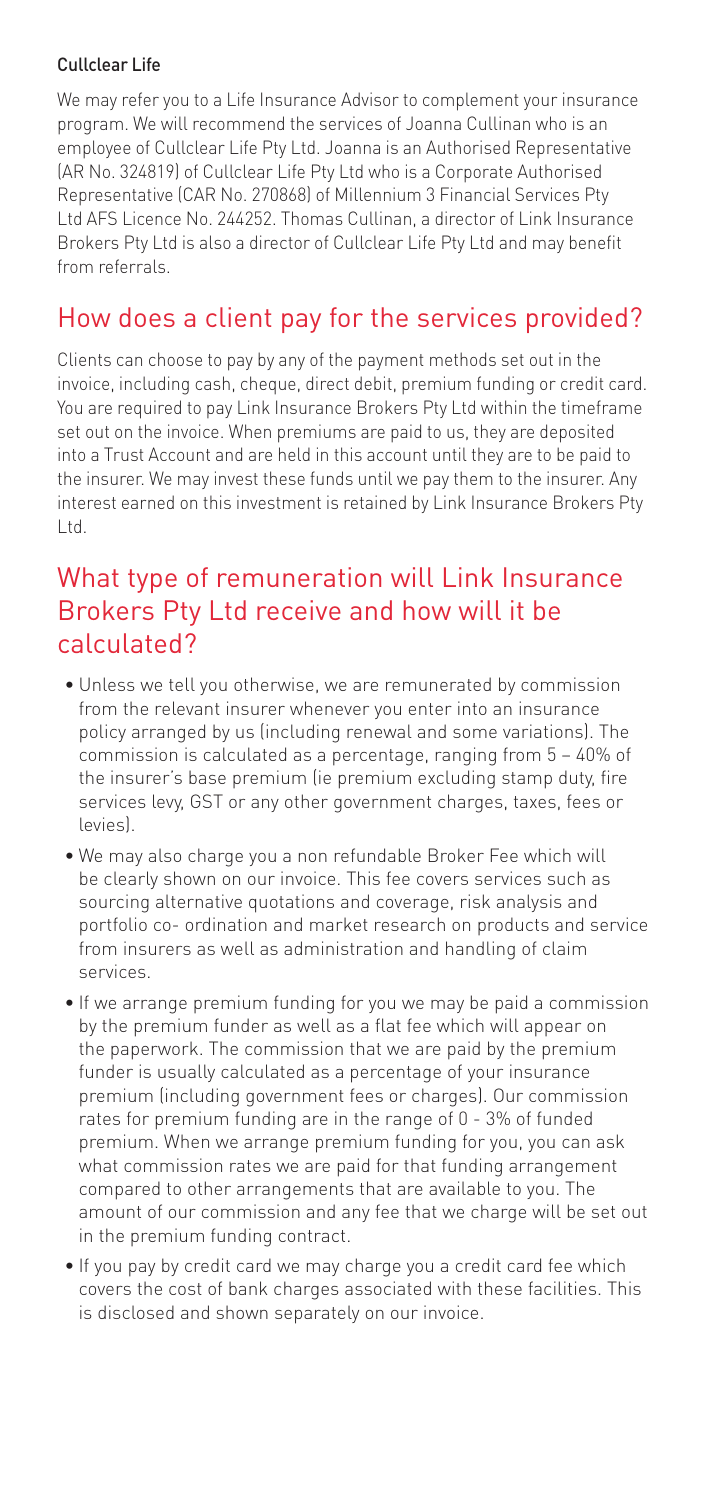- Where a third party has referred you to us, we may share part of our commission or fees with them or pay them an agreed referral fee. When we pay any commissions, fees or benefits to others who refer you to us, we will pay them a percentage of our commission (not in addition to these amounts). This percentage is in the range of 25% to 50%.
- From time to time we may also receive some form of material benefit from our insurer contacts where we have an agreement in relation to performance. These may include administration support, commission over-ride, subsidies or performance bonuses. We have such arrangements with Steadfast Group Ltd as a Network Broker.

If we are instructed to arrange a policy for you where we have provided you with personal advice as a retail client purchasing a prescribed product, full details regarding the remuneration that we and our associates are to be paid will be clearly detailed in the Important Information sheet provided to you on the last page of our invoice.

If you require further details regarding the remuneration we may receive, in order to assist you with making a decision to deal with Link Insurance Brokers Pty Ltd, you can contact our office by telephone, email or mail within 7 days of the receipt of this FSG and this information will be provided to you in writing.

## How are Link Insurance Brokers Pty Ltd Employees and Representatives paid?

Our employees who will assist you with your insurance needs will be paid an annual salary as well as bonuses or incentives which are based on a number of factors, including achievement of company goals.

Authorised Representatives are paid a percentage of the commission and broker fees paid to Link Insurance Brokers Pty Ltd. They may also receive bonuses payable based on the overall performance of our business.

## How does Link Insurance Brokers Pty Ltd handle cancellations?

If there is a refund of premium as a result of the cancellation or adjustment of your policy, we reserve the right to retain our fees and commission earned prior to the cancellation or adjustment. We may also charge you a fee for the cancellation. In some cases the Insurer may apply penalties to mid term cancellations and if this is the case we will always advise you prior to you taking out the policy. Refer below for Cooling Off Period details.

## Is there a Cooling off Period?

If you purchase a prescribed product as a Retail Client you are entitled to a minimum 14 day cooling off period during which time you can return the policy and receive a premium refund. If you choose to return a product within the cooling off period we will return the commission to the Insurer, however we reserve the right to retain our fees. The cooling off period is subject to legal requirements and terms and conditions of the policy. You should check the relevant PDS for full details.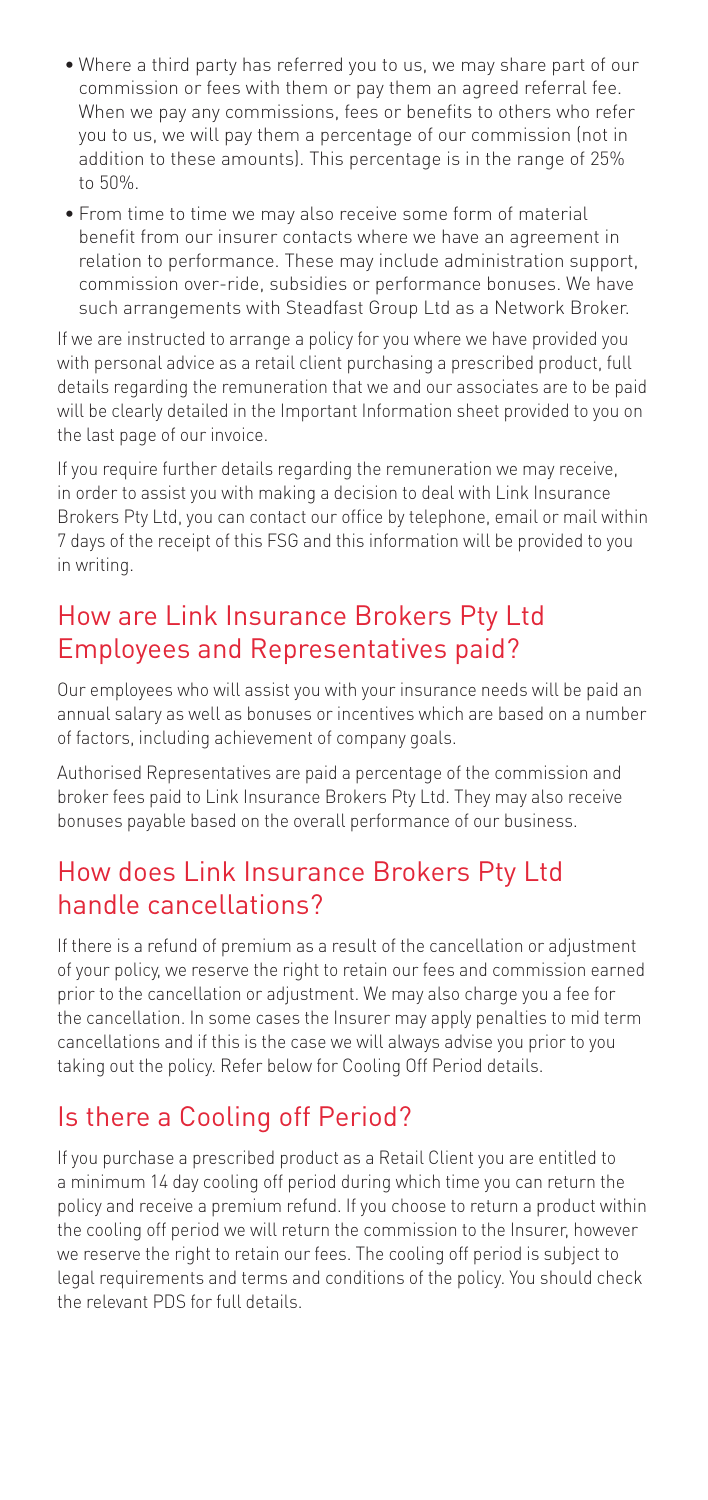## What information do you maintain on my file?

We maintain a record of your personal profile, including details of insurance policies that we arrange for you. We may also maintain records of any recommendations or advice given to you. We will retain this FSG and any other FSG given to you as well as any SOA or PDS that we give or pass on to you for the period required by law.

We are committed to implementing and promoting a privacy policy, which will ensure the privacy and security of your personal information. A copy of our privacy policy is available on request. A copy is also available on our website, If you wish to look at your file please ask us. We will make arrangements for you to do so.

## What should a client do if they have a complaint when dealing with Link Insurance Brokers Pty Ltd?

Occasionally disputes or complaints do occur and when they do we try and resolve them as quickly and easily as possible. In the event of a complaint, contact our Complaints Officer in writing, by phone 1300 131 343 or email mail@linkinsurance.com.au and advise us about your complaint. Your complaint will be acknowledged and we will keep you informed of the progress towards resolving your complaint. We will endeavour to resolve the matter within 20 business days of receipt.

If your complaint cannot be resolved to your satisfaction by us, Link Insurance Brokers Pty Ltd is a member of the Australian Financial Complaints Authority [AFCA) If an issue has not been resolved to your satisfaction, you can lodge a complaint with the Australian Financial Complaints Authority, or AFCA. AFCA provides fair and independent financial services complaint resolution that is free to consumers.

Australian Financial Complaints Authority

GPO Box 3, Melbourne VIC 3001

Phone 1800 931 678

Email info@afca.org.au

Website www.afca.org.au

## What arrangements does Link Insurance Brokers Pty Ltd have in place to compensate clients for losses?

Link Insurance Brokers Pty Ltd has a professional indemnity policy (PI Policy) in place. The PI Policy covers us and our representatives for claims made against us and our representatives by clients as a result of the conduct of us, our employees or representatives in the provision of financial services. Our PI Policy will also cover us for claims relating to the conduct of our employees (during the period employed by us) who no longer work for us.

## Any questions?

If you have any questions about this FSG or the financial services we provide, please contact us. We recommend that you retain this document for your reference and any future dealings with us.

End of FSG Version 17 - 1/07/21